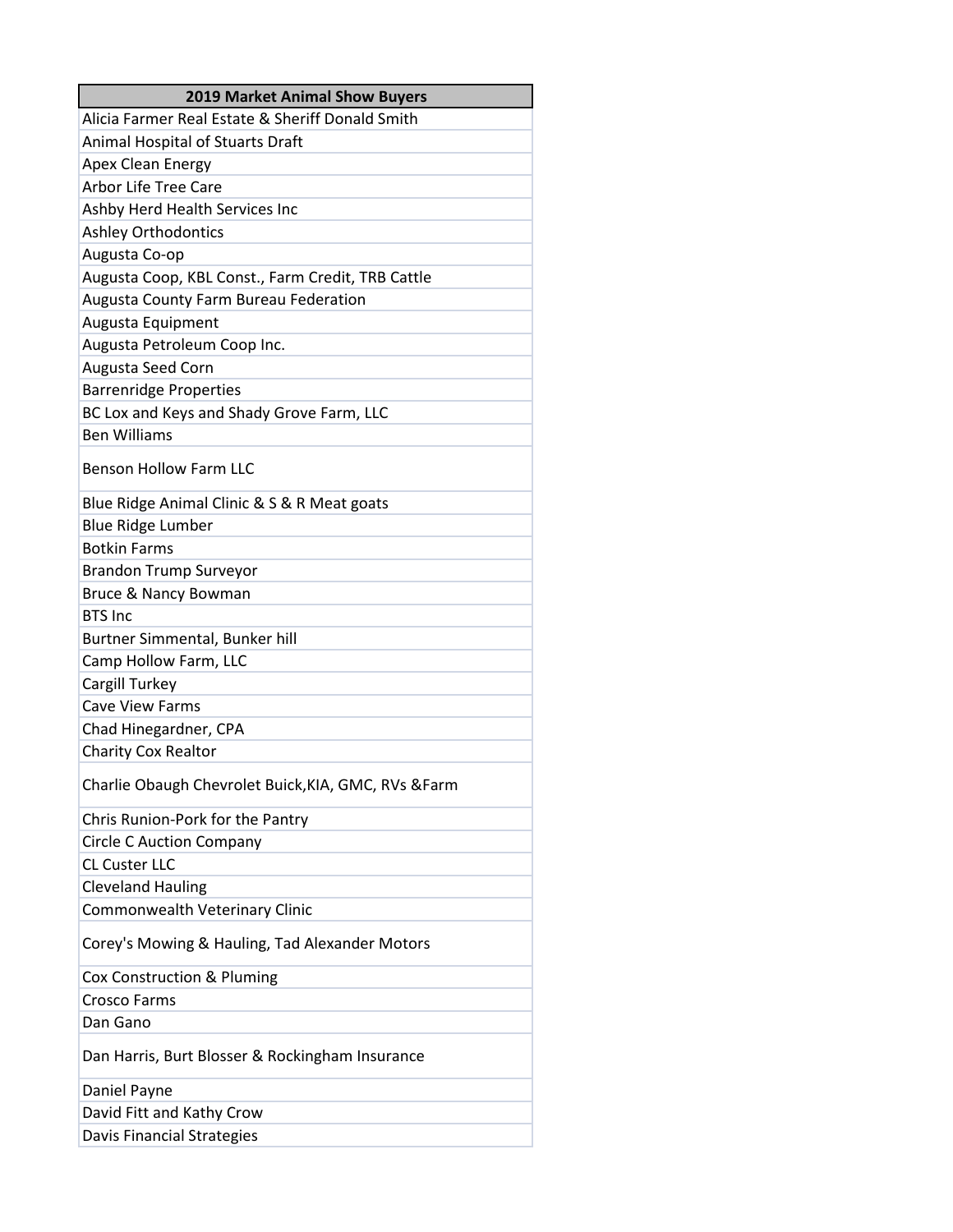| Delta Springs Farm, Charles & Chuck Horn          |  |
|---------------------------------------------------|--|
| Diamond S Cattle Co                               |  |
| Diesel Horse Express LLC                          |  |
| Dixie Gas & Oil Co.                               |  |
| <b>Donald Michael</b>                             |  |
| Donald Steger CPA                                 |  |
| Doug Riley-Rocking R Farm                         |  |
| Dr. Michael Gwaltney                              |  |
| E & B Dean                                        |  |
| Eavers Bros. Excavating. Inc.                     |  |
| Eddie Burkeholder                                 |  |
| <b>Edward Jones of Dayton</b>                     |  |
| <b>Elmore Hupp and Company</b>                    |  |
| <b>Farm Credit</b>                                |  |
| Farmers & Merchants Bank                          |  |
| Fauber Freightways, Inc                           |  |
| <b>First Citizens Bank</b>                        |  |
| <b>Flesher Construction</b>                       |  |
| <b>Flying Circle Farm</b>                         |  |
| <b>Friends of Liam Morris</b>                     |  |
| <b>Georges Family Farm</b>                        |  |
| <b>Gina's Pet Grooming</b>                        |  |
| <b>Goods Excavating</b>                           |  |
| Greener Valley Supply, LLC                        |  |
| H & R Contractors Inc                             |  |
| <b>Harris Custom Hay</b>                          |  |
| <b>Hideout Acres</b>                              |  |
| Hillscape                                         |  |
| Hilltop View Farm LLC                             |  |
| Hog Heaven Farm                                   |  |
| <b>Holtzman Corporation</b>                       |  |
| <b>Houff Corporation</b><br><b>Houff Transfer</b> |  |
| <b>Jand K Farm</b>                                |  |
| JC Show Stock and J&J Club Lambs                  |  |
| Jeff Lawson                                       |  |
|                                                   |  |
| John E. Maynard Inc.<br>JP's Lee Hill Farms       |  |
| Karl Kiracofe                                     |  |
| <b>Kisamore Enterprises</b>                       |  |
| Lantz Construction Company                        |  |
| Lipscombs Tree and Lawn Care                      |  |
| Little Bee Farm                                   |  |
| Log Knoll Farm                                    |  |
| Lotts & Assoc. PC/Land Surveyng Land Planning     |  |
| Lowerys Lawn Care                                 |  |
|                                                   |  |